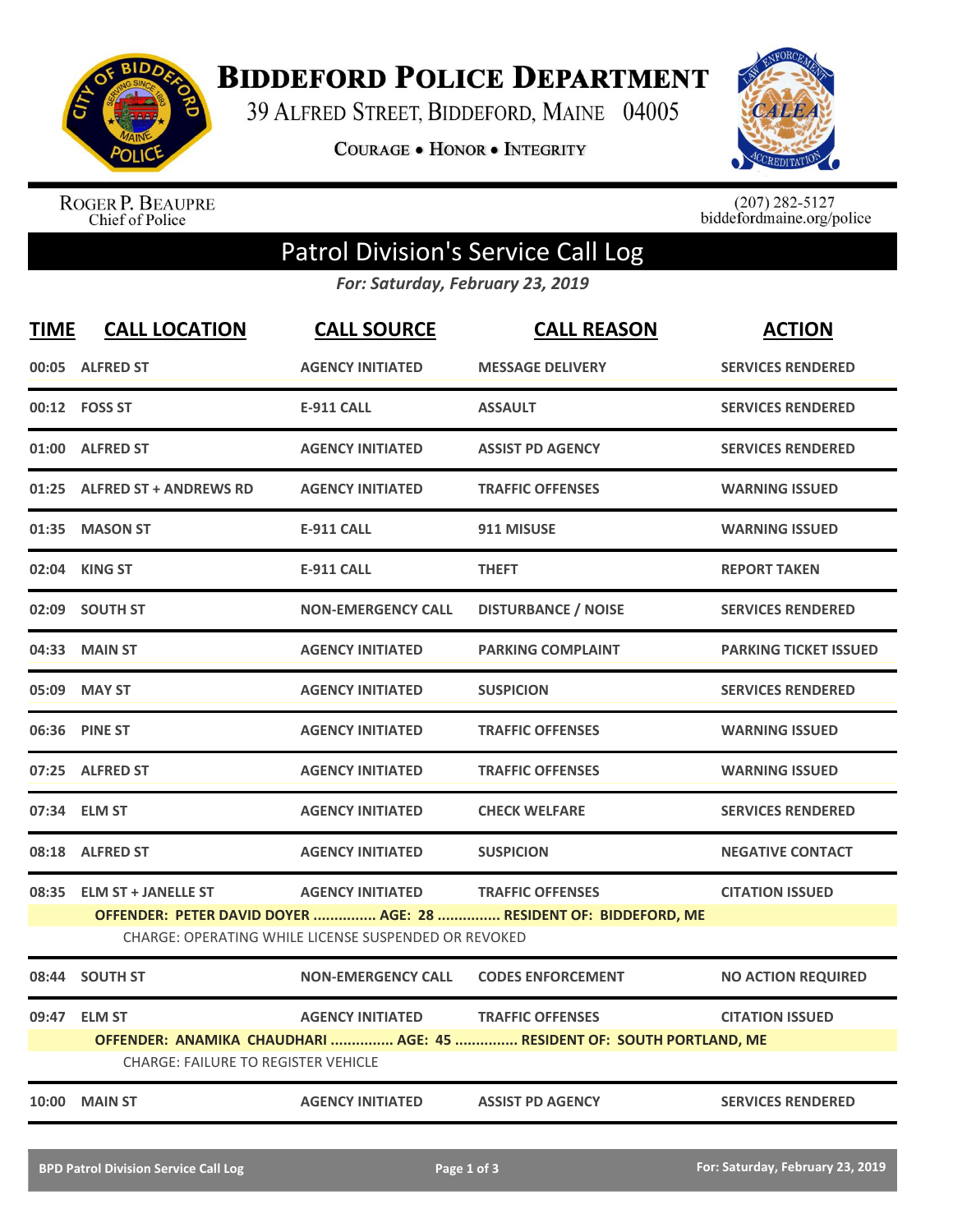| <b>TIME</b> | <b>CALL LOCATION</b>                            | <b>CALL SOURCE</b>        | <b>CALL REASON</b>                                                                           | <b>ACTION</b>               |
|-------------|-------------------------------------------------|---------------------------|----------------------------------------------------------------------------------------------|-----------------------------|
|             | 10:25 RIVER RD                                  | <b>AGENCY INITIATED</b>   | <b>TRAFFIC OFFENSES</b>                                                                      | <b>WARNING ISSUED</b>       |
| 10:35       | <b>RIVER RD</b>                                 | <b>AGENCY INITIATED</b>   | <b>TRAFFIC OFFENSES</b>                                                                      | <b>VSAC ISSUED</b>          |
|             | 10:45 DARTMOUTH ST                              | <b>E-911 CALL</b>         | 911 MISUSE                                                                                   | <b>NO ACTION REQUIRED</b>   |
|             | 10:47 FOSS ST                                   | <b>AGENCY INITIATED</b>   | <b>PAPERWORK</b>                                                                             | <b>PAPERWORK NOT SERVED</b> |
|             | 10:52 WENTWORTH ST                              | <b>AGENCY INITIATED</b>   | <b>PAPERWORK</b>                                                                             | <b>PAPERWORK NOT SERVED</b> |
|             | 10:53 SOUTH ST                                  | <b>AGENCY INITIATED</b>   | <b>TRAFFIC OFFENSES</b>                                                                      | <b>VSAC ISSUED</b>          |
|             | 10:58 FREEMAN ST                                | <b>AGENCY INITIATED</b>   | <b>PAPERWORK</b>                                                                             | <b>PAPERWORK NOT SERVED</b> |
|             | 11:04 POOL ST                                   | <b>AGENCY INITIATED</b>   | <b>PAPERWORK</b>                                                                             | <b>PAPERWORK NOT SERVED</b> |
|             | 11:06 ALFRED ST + ARENA DR                      | <b>AGENCY INITIATED</b>   | <b>TRAFFIC OFFENSES</b>                                                                      | <b>VSAC ISSUED</b>          |
|             | 11:08 BOULDER WAY                               | <b>AGENCY INITIATED</b>   | <b>TRAFFIC OFFENSES</b>                                                                      | <b>WARNING ISSUED</b>       |
|             | 11:24 SOUTH ST                                  | <b>AGENCY INITIATED</b>   | <b>TRAFFIC OFFENSES</b>                                                                      | <b>WARNING ISSUED</b>       |
|             | 11:39 SOUTH ST                                  | <b>AGENCY INITIATED</b>   | <b>TRAFFIC OFFENSES</b>                                                                      | <b>WARNING ISSUED</b>       |
|             | 11:49 SOUTH ST<br><b>CHARGE: WARRANT ARREST</b> | <b>AGENCY INITIATED</b>   | <b>WARRANT ARREST</b><br>OFFENDER: RICKY SHAWN LAFRANCE  AGE: 44  RESIDENT OF: BIDDEFORD, ME | <b>ARREST(S) MADE</b>       |
|             | 11:55 ALFRED ST                                 | <b>AGENCY INITIATED</b>   | <b>TRAFFIC OFFENSES</b>                                                                      | <b>WARNING ISSUED</b>       |
|             | 12:00 ALFRED ST                                 | <b>WALK-IN AT STATION</b> | <b>PAPERWORK</b>                                                                             | <b>PAPERWORK SERVED</b>     |
|             | 12:08 ALFRED ST                                 | <b>AGENCY INITIATED</b>   | <b>DUPLICATE DISPATCH</b>                                                                    | <b>NO ACTION REQUIRED</b>   |
|             | 14:04 PROSPECT ST                               | <b>E-911 CALL</b>         | <b>CHECK WELFARE</b>                                                                         | <b>NEGATIVE CONTACT</b>     |
|             | 15:25 WEST ST                                   | <b>NON-EMERGENCY CALL</b> | <b>ANIMAL COMPLAINT</b>                                                                      | <b>WARNING ISSUED</b>       |
|             | 15:31 PROSPECT ST                               | <b>E-911 CALL</b>         | 911 MISUSE                                                                                   | <b>SERVICES RENDERED</b>    |
|             | 15:34 MYRTLE ST                                 | <b>NON-EMERGENCY CALL</b> | <b>ARTICLES LOST/FOUND</b>                                                                   | <b>NO ACTION REQUIRED</b>   |
|             | 17:24 ALFRED ST + MYRTLE ST                     | <b>AGENCY INITIATED</b>   | <b>TRAFFIC OFFENSES</b>                                                                      | <b>WARNING ISSUED</b>       |
|             | 17:26 ELM ST + FOREST ST                        | <b>AGENCY INITIATED</b>   | <b>TRAFFIC OFFENSES</b>                                                                      | <b>WARNING ISSUED</b>       |
|             | 17:39 MARINER WAY                               | <b>NON-EMERGENCY CALL</b> | <b>SUSPICION</b>                                                                             | <b>GONE ON ARRIVAL</b>      |
|             | <b>17:52 MAIN ST</b>                            | <b>AGENCY INITIATED</b>   | <b>TRAFFIC OFFENSES</b>                                                                      | <b>WARNING ISSUED</b>       |
|             | <b>17:58 BOULDER WAY</b>                        | <b>AGENCY INITIATED</b>   | <b>TRAFFIC OFFENSES</b>                                                                      | <b>WARNING ISSUED</b>       |